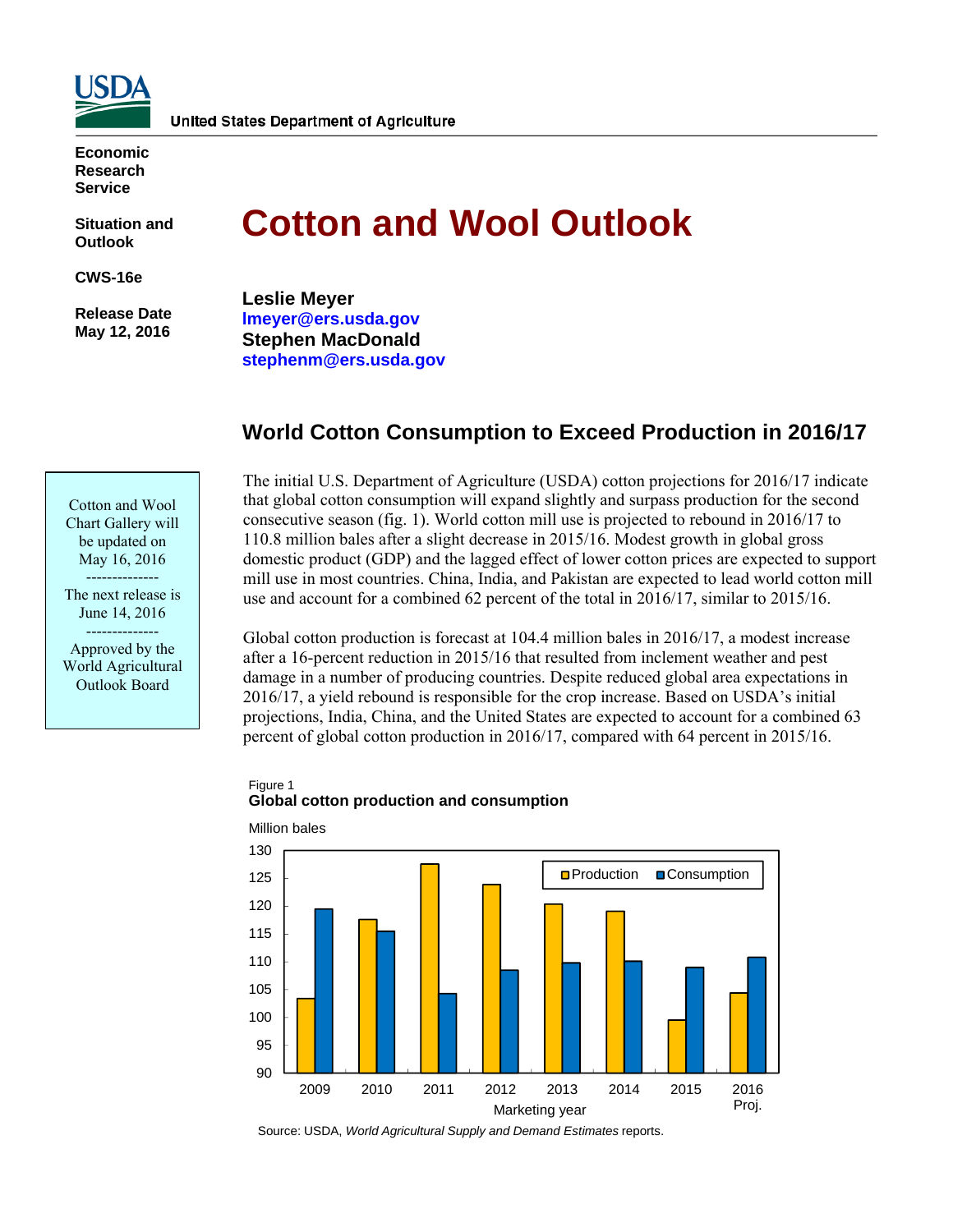# **Domestic**

# *U.S. Cotton Production Projected to Rise in 2016*

According to USDA's initial projection for the 2016 crop, U.S. cotton production is forecast at 14.8 million bales, 15 percent above the final 2015 estimate. Based on the *Prospective Plantings* report, 2016 cotton area is expected at 9.56 million acres, 1 million acres above 2015. The higher planted acreage is largely due to a return of area that was prevented from being planted last season due to wet conditions. In addition, relative prices favor cotton slightly over competing crops.

Area for both upland and extra-long staple (ELS) cotton is forecast higher in 2016. For the upcoming season, upland acreage is projected larger in three of the four Cotton Belt regions—only the Southeast is expected to plant fewer cotton acres in 2016. Based on *Prospective Plantings*, the Southwest upland area is projected at 5.6 million acres, compared with 5 million acres in 2015 (fig. 2). The Southwest is forecast to account for 60 percent of the upland area in 2016, similar to the last several seasons. Cotton acreage in the Southeast is expected to reach only 2.1 million acres in 2016, slightly below a year ago and the smallest there since 2009. However, the Southeast is forecast to account for approximately 23 percent of the upland acreage in 2016, a long-run average.

In the Delta, 2016 cotton area is projected to rebound from a record low of 985,000 acres to 1.4 million acres as acreage returns to cotton. If realized, Delta area would account for 15 percent of the U.S. upland acreage, which is above the 5-year average. In the West, 2016 upland area is expected at 200,000 acres, an increase from a near-century low recorded last season. Upland cotton in the West will likely account for only 2 percent of the total U.S. acreage in 2016. ELS cotton is mostly grown in the West, where 90 percent of the 215,000-acre total is expected to be planted in 2016. California continues as the dominant ELS-producing State.

While drought conditions remain in the irrigated West, rainfall in the Southwest has alleviated much of the dry conditions experienced there over the last several seasons. Weather conditions will continue to influence cotton plantings, crop

#### Figure 2 **U.S. upland cotton area, by region**

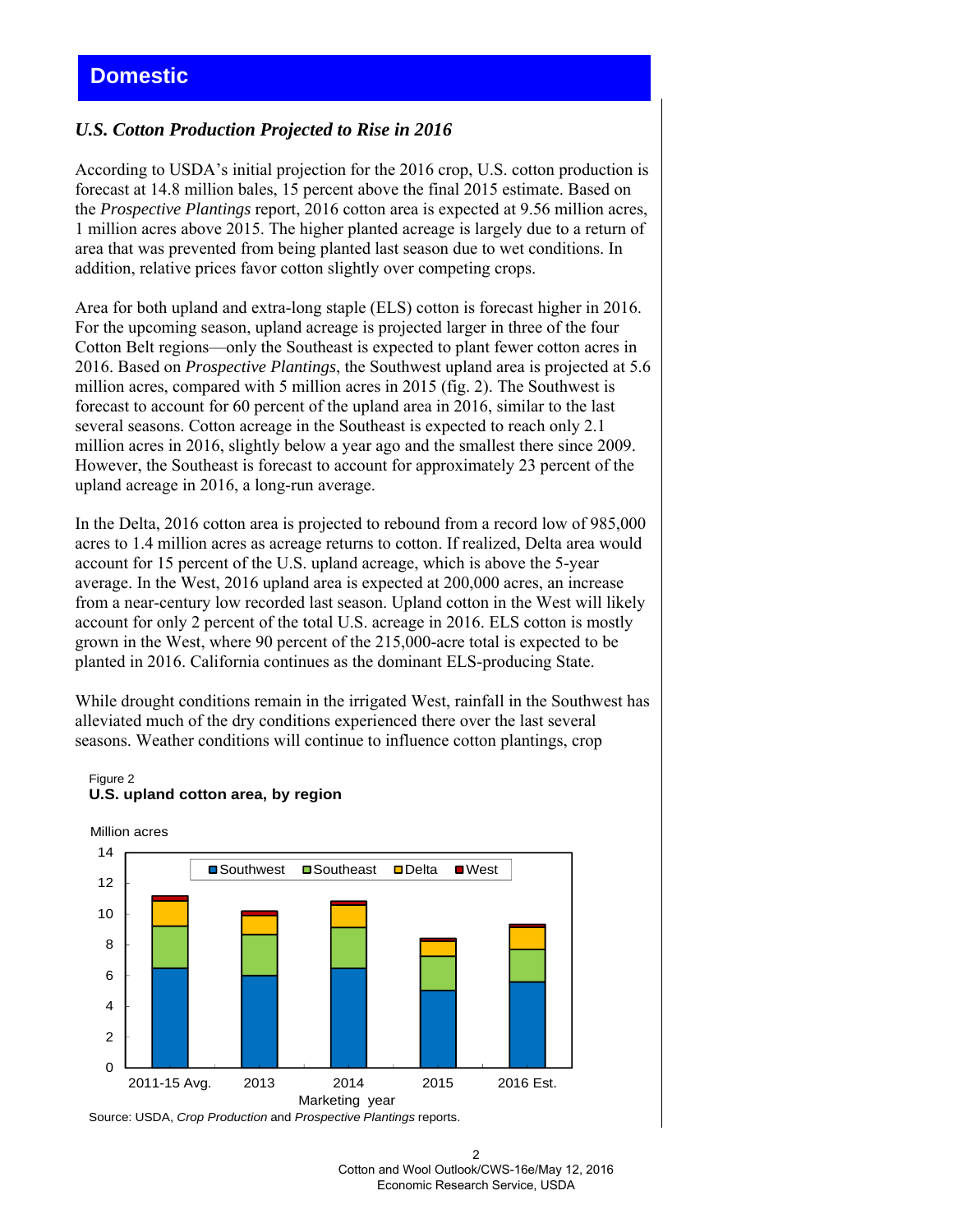progress and production. As of May 8th, 26 percent of the U.S. cotton area had been planted, equal to the 5-year average. However, several States have considerable variations; Missouri and Arkansas have planted 90 percent and 57 percent, compared with their averages of 29 percent and 39 percent, respectively. On the other hand, Louisiana and North Carolina have planted only 39 percent and 10 percent, compared with their averages of 61 percent and 27 percent, respectively.

U.S. cotton harvested area for 2016 is projected at 8.8 million acres, 9 percent above the 2015 estimate of 8.1 million acres. The preliminary 2016 forecast is based on the 2006-15 crop average abandonment, weighted by region; however, the Southwest abandonment is estimated well below average at 12 percent due to the favorable moisture conditions this spring. Overall, the U.S. abandonment rate is forecast at 8 percent, compared with 2015's 6 percent. The national yield is projected at 807 pounds per harvested acre and is based on the 2013-15 crop average yields, weighted by region, with the Southwest yield adjusted upward to reflect the improved moisture conditions. The initial 2016 U.S. yield estimate is above the final 2015 estimate of 766 pounds per harvested acre.

# *Cotton Demand Expected to Rise in 2016/17*

U.S. cotton demand (mill use plus exports) in 2016/17 is forecast to increase 12 percent to 14.1 million bales, as exports are projected to rebound. In 2015/16, the limited supplies—particularly of higher quality cotton—and sharply lower imports by China reduced demand to a 30-year low. For 2016/17, U.S. exports continue to account for the majority of U.S. cotton demand—74 percent—and, at 10.5 million bales, U.S. exports are forecast to increase from the 9 million bales estimated for 2015/16. With projected world cotton trade reduced slightly in 2016/17, the United States is forecast to improve its trade share. In 2016/17, the U.S. share of global trade is forecast at 32 percent, up from last season's 26 percent but similar to the share recorded in 2014/15. U.S. cotton mill use for 2016/17 is estimated to remain flat at 3.6 million bales, supported by the continued demand for U.S. cotton textile product exports.

With U.S. cotton production expected to exceed demand in 2016/17, ending stocks are projected to increase from the current season. Cotton stocks are forecast at 4.7 million bales on July 31, 2017, the highest since the 2008/09 season. However, the stocks-to-use ratio is estimated only slightly higher for 2016/17 (33 percent) than for 2015/16 (32 percent). Based on these initial supply and demand projections, the 2016/17 U.S. upland farm price is expected to range between 47 and 67 cents per pound. At the midpoint of the range, the farm price would be marginally below the 2015/16 estimate of 58 cents per pound and the lowest since 2008/09.

# *2015/16 Production Estimates Finalized in May*

U.S. cotton production for 2015/16 was revised in May as the National Agricultural Statistics Service released its final cotton production estimates (table 10). With the crop estimate slightly higher, modest adjustments were made to harvested area and yield; harvested area for 2015/16 was increased marginally to 8.07 million acres, implying an abandonment rate of 6 percent. At the same time, the national average yield was reduced marginally to 766 pounds per harvested acre, the lowest since 2003/04. With 2015/16 supply nearly unchanged, a 500,000-bale reduction in U.S. exports, reflecting lower-than-anticipated sales to date, raised ending stocks to 4 million bales.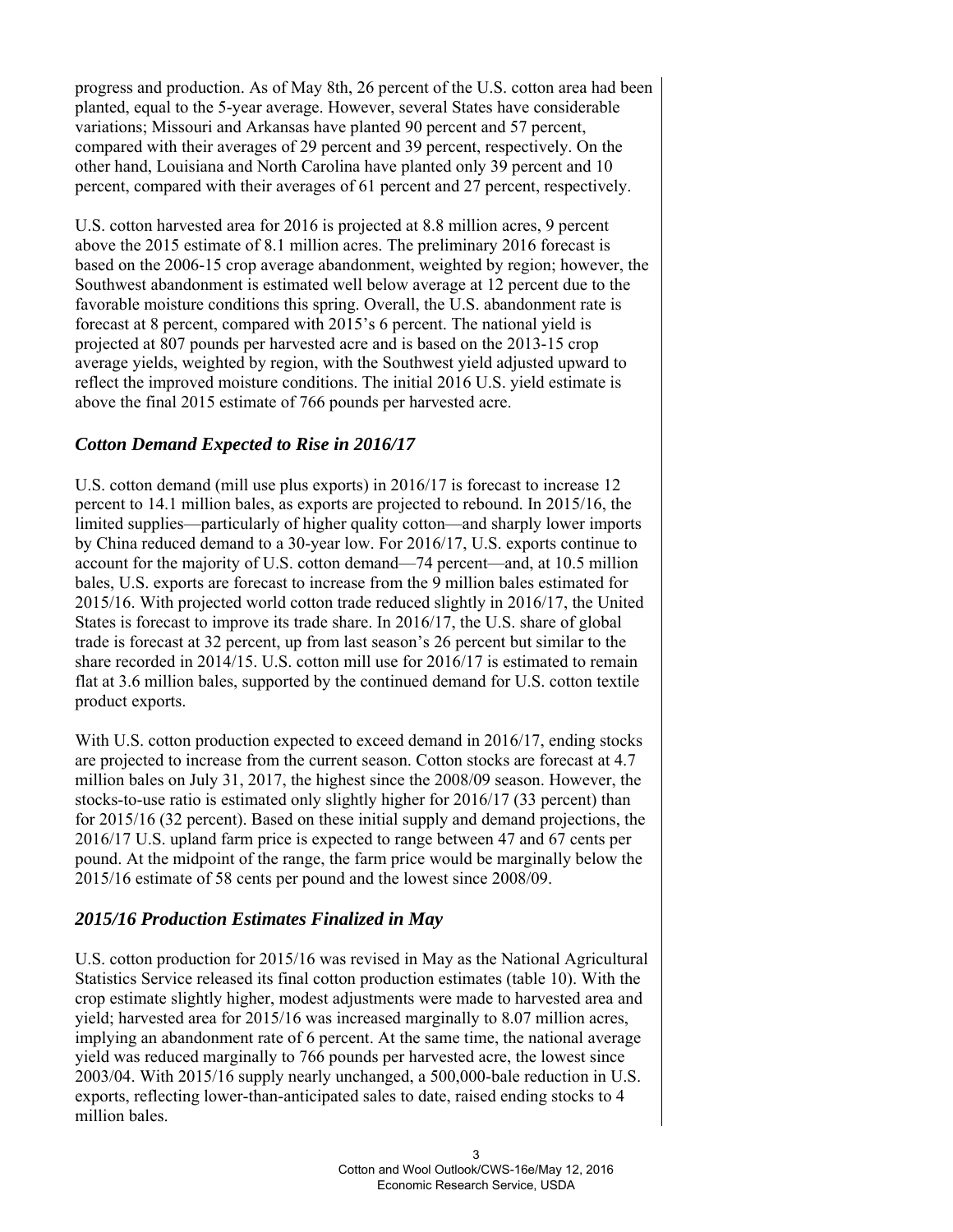# **International Outlook**

# *World Cotton Production to Rise in 2016/17*

USDA's early projection for the 2016/17 global cotton crop is 104.4 million bales, 5 percent (4.9 million bales) above the 2015/16 estimate. A rebound in the global yield is expected to account for the boost in production as a slight reduction in total harvested area is projected in 2016/17. World area is forecast lower at 30.7 million hectares (75.8 million acres), the lowest since 2009/10. The global yield is expected to recover from a 12-year low in 2015/16 to 741kg/hectare (661 pounds per acre).

The two largest producing countries—India and China—are forecast to account for nearly half of the world cotton crop in 2016/17. India is forecast to remain the largest producer for the second consecutive season. India's 2016/17 cotton crop is projected at 28 million bales, a 4.5-percent increase from the preceding year. Although area is forecast slightly lower at 11.8 million hectares, India's yield is expected to rebound from 2015/16's 10-year low to 517 kg/hectare.

China is forecast to produce 22.5 million bales of cotton in 2016/17, 5.5 percent below a year earlier and the smallest crop since 2000/01. Area is expected to decline to only 3.1 million hectares, the lowest since 1949/50, as Government policies have reduced supports for cotton farmers, especially in eastern China. With an increasing concentration of area in the higher-yielding Xinjiang region, the national yield is forecast at a record 1,580 kg/hectare.

Pakistan, like India, is projected to have a larger crop in 2016/17. Pakistan's production is forecast at 9 million bales, compared with an estimated 7 million bales for 2015/16, due mainly to an anticipated recovery from severe pest problems in 2015/16. In contrast, Brazil's 2016/17 production is forecast marginally below the current crop. Brazil's crop is forecast at 6.4 million bales in 2016/17 as a decline in area more than offsets an increase in yield.

# *Global Cotton Consumption Continues Expansion in 2016/17*

Global cotton mill use is forecast at 110.8 million bales in 2016/17, up 1.8 million bales (1.6 percent) from 2015/16, reflecting modest growth in the world economy and continued low cotton prices. Cotton mill use is led by China and India, with a combined 2016/17 consumption forecast at 58 million bales, or 52 percent of the global total. China's cotton mill use is projected to grow 3 percent to 33.5 million bales in 2016/17. China's consumption will benefit from local textile mills gaining access to raw cotton from the national reserve at competitive prices. Sales from the national reserve began in early May and have included both domestic and higher quality imported cotton (see the Highlight section in this report for more reserve sales program details). China's mill use growth in 2016/17 is likely to be supported by declining cotton yarn imports, which are expected to continue but at a slower pace than in 2015/16.

India's cotton consumption in 2016/17 is projected unchanged at 24.5 million bales, representing 22 percent of global cotton mill use. Further expansion is seen as limited at this time, particularly as cotton yarn exports to China are reduced. Cotton mill use in Pakistan is forecast at 10.5 million bales in 2016/17, 2 percent above 2015/16 but below the 12-million-bale record attained nearly a decade ago.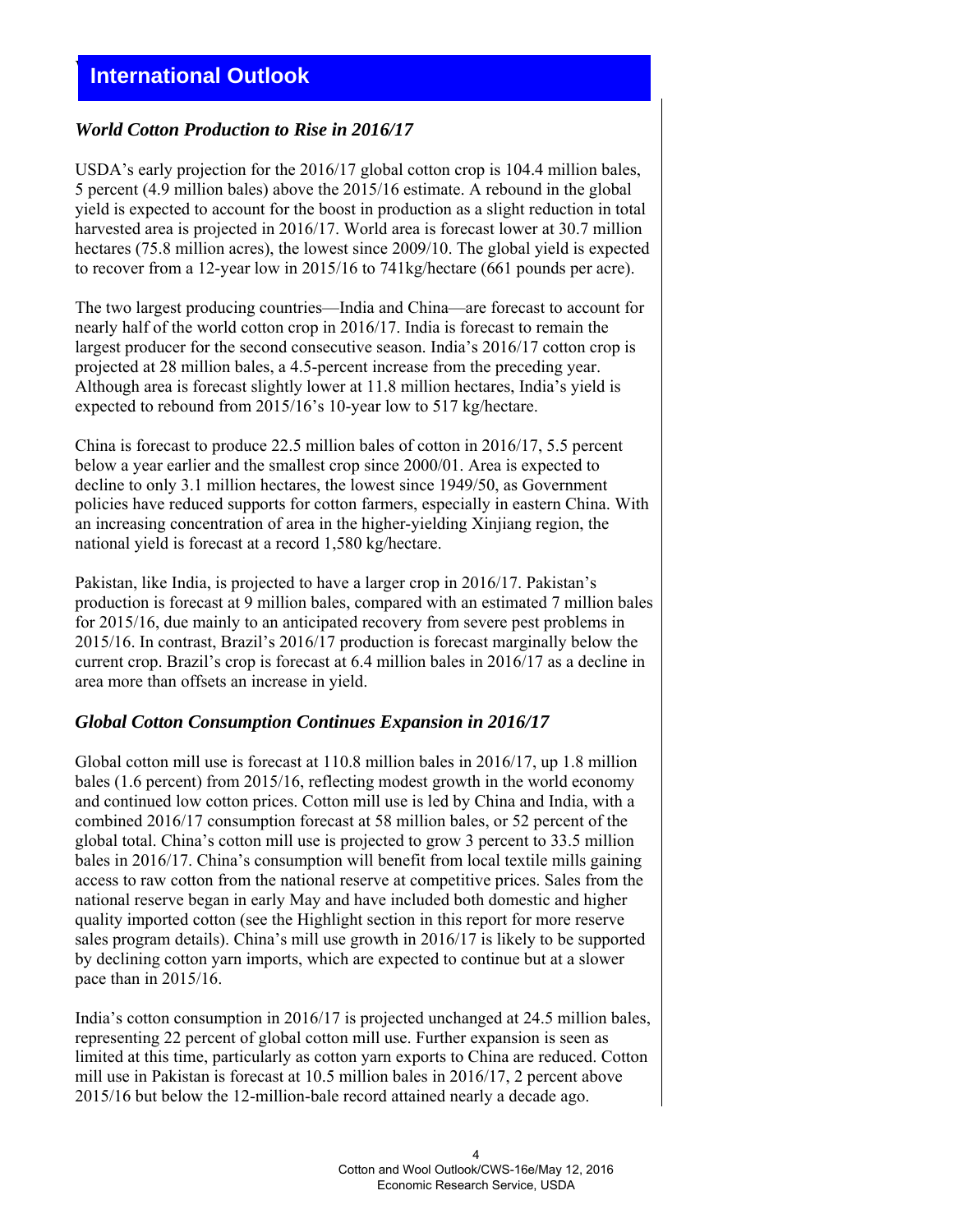Consumption growth is also expected in a number of other countries, including Turkey (+1 percent), Bangladesh (+5 percent), and Vietnam (+8.5 percent).

# *World Cotton Trade Slightly Lower in 2016/17; Stocks Decline Further*

World cotton trade in 2016/17 is forecast at 33.1 million bales, 3 percent below the previous season and the lowest since 2008/09. Reduced trade is largely projected due to a recovery in production in several major producing/spinning countries and limited import expectations for China. Raw cotton imports by China are expected to reach only 4.5 million bales in 2016/17, compared with the 4.25 million bales estimated for 2015/16.

The initial projection of lower global exports represents the fourth consecutive annual decrease, but trade forecasts are mixed for the major exporters in 2016/17. Shipments by the United States are expected to rise with its crop increase; likewise, a larger crop is forecast to provide additional exports for Australia. Exports from Brazil, on the other hand, are forecast to decline slightly as a result of lower supplies. Meanwhile, exports by India are projected to decrease nearly 2 million bales in 2016/17 to 3.8 million bales, largely the result of lower shipments to Pakistan where the crop is forecast to increase 29 percent. Exports from the rest of the world are expected to remain near 12 million bales in 2016/17.

With global cotton consumption forecast to exceed production for a second consecutive season, 2016/17 world ending stocks are projected to decline 6 percent from 2015/16. Stocks in 2016/17 are forecast at 96.5 million bales, 6.3 million bales below the current season (fig. 3). However, China will continue to hold the majority of these stocks despite policies that are expected to reduce their stocks considerably over several seasons. In 2016/17, stocks in China are forecast to decline 10 percent to 56.7 million bales but still account for nearly 60 percent of the global total. Stocks in India and the United States are projected to rise in 2016/17 with larger crops, while stocks in Brazil are forecast to decline to their lowest level in 4 years.

#### Figure 3 **China's share of global ending stocks**



Source: USDA, *World Agricultural Supply and Demand Estimates* reports.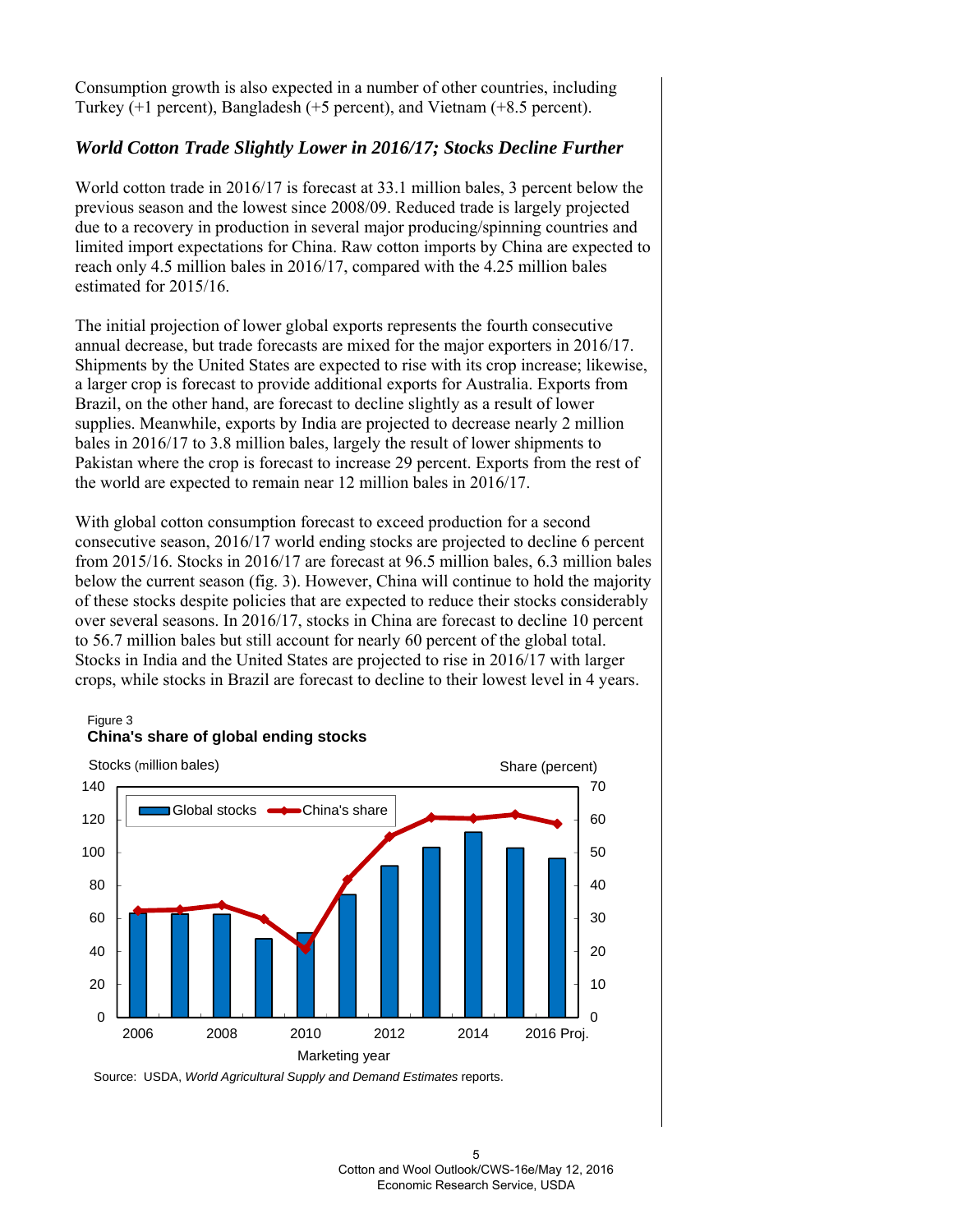# **Highlight**

# *Large Sales from China's National Cotton Reserves Expected*

After a 20 month hiatus, China has resumed significant sales from its Government cotton reserves. Import quota for cotton in China is more limited now than it has been for more than a decade, and prices for reserve sales are now partly determined by world price levels. Import constraints on cotton have increased the textile industry's need for additional sources of fiber in China, and more competitive pricing has resulted in increased purchases of cotton on offer compared with the previous auctions during the summer of 2015. About 150,000 tons of domestically produced and imported cotton was sold from the reserve from May 3-9, and continued strong sales over a 17-week auction period would result in the largest decline in China's cotton reserve since 2002/03.

China acquired unprecedented levels of Government stocks of cotton over 2011/12- 2013/14 in the course of supporting its domestic cotton price 40-50 percent above world prices (fig. 4).<sup>1</sup> Imported cotton was also incorporated into the reserve, and during the first week of reserve sales, imported cotton dominated. Reserve sales of domestic cotton during the first week of May 2016 had a base price 26 percent above the current A Index, and, with quality discounts, realized an average price 18 percent above the A Index. For imported cotton, the premiums were 37 percent for the base price and 24 percent after adjusting for quality.

The reserve sales price is determined by a combination of the world price (adjusted for import taxes, including a 1-percent tariff and a 13-percent value-added tax) and domestic market prices. One result is that domestically-produced cotton has been sold during May 2016 at prices about 40 percent less than the reserve purchase prices that prevailed during the years the cotton was acquired. The combination of discounts relative to the initial purchase price and years of storage costs will result in large losses to the Government.



#### Figure 4 **China National Cotton Reserve prices and world price**

Note: May 2016 based on May 3-9.

Source: Cotlook Ltd; China Cotton Association; and *Cotton Policy in China* (2015).

1 For more information about China's cotton policy, its history, and its likely impact on world markets in coming years, see *Cotton Policy in China* at http://www.ers.usda.gov/media/1813054 /cws-15c-01.pdf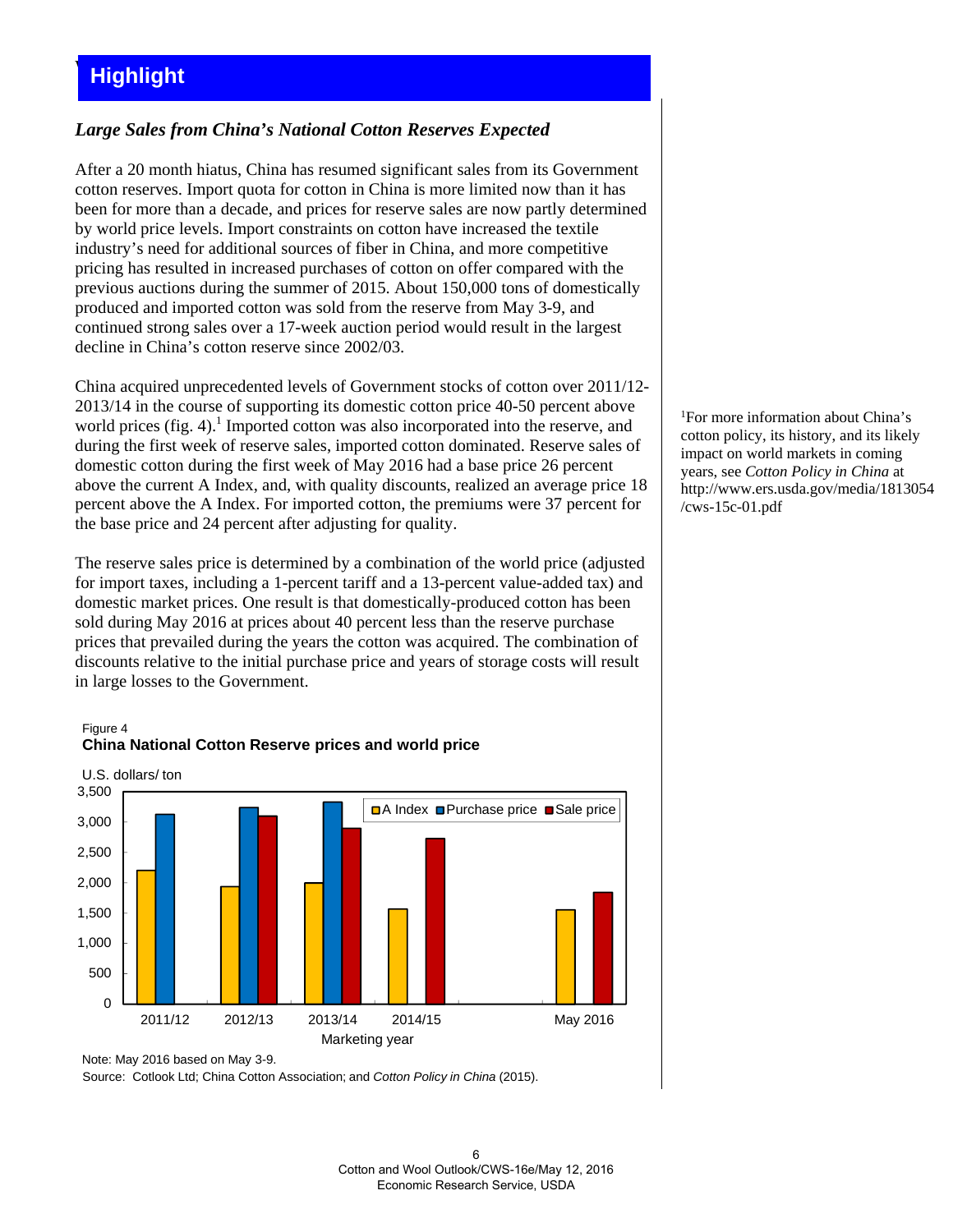Since the late 1990s, China has used varying combinations of reserve management, import quotas, and variable import tariffs to maintain domestic cotton prices in China 25-30 percent above world levels. The unusually high support levels over 2011/12-2013/14 were intended to mitigate the impact of rising wages and lagging mechanization on the costs of producing cotton in China. Since 2014/15, China has shifted much of its support for cotton producers to a system of direct subsidies and focused support on Xinjiang, the most highly mechanized producing province. The Government has also permitted domestic prices to fall closer to world prices. These recent policy changes are expected to reduce China's cotton production by 25 percent between 2014 and 2016. However, given the extremely high level of China's Government reserve, USDA's long-run outlook projects that China's cotton stocks/use ratio is unlikely to drop below  $60$  percent until  $2023/24$ .<sup>2</sup> During the period of stocks drawdown, China is likely to restrict the availability of import quota compared to pre-2013 levels.

2 *International Baseline Data* at http://www.ers.usda.gov/dataproducts/international-baselinedata.aspx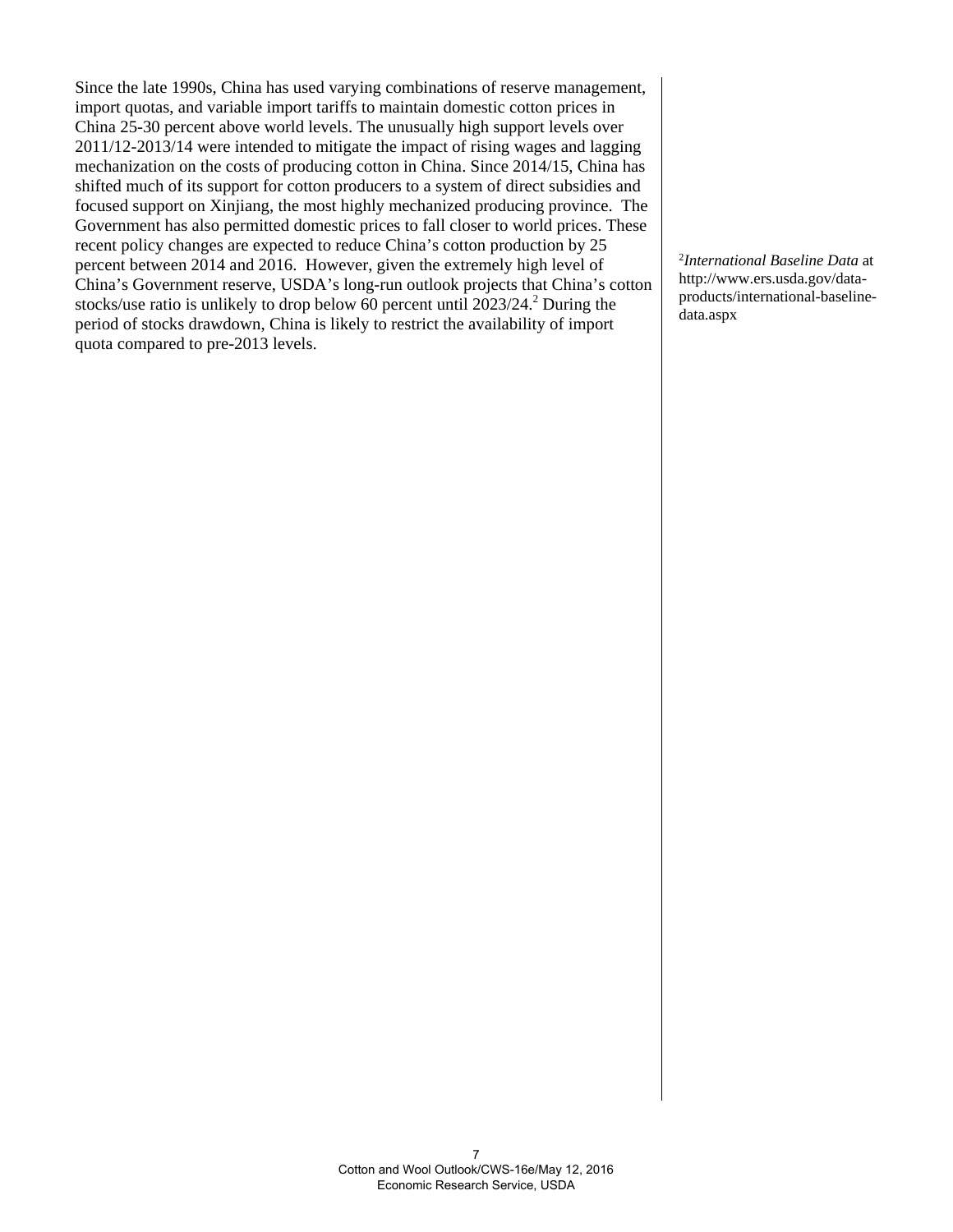# **Contacts and Links**

### **Contact Information**

Leslie Meyer (U.S. cotton & textiles) (202) 694-5307 lmeyer@ers.usda.gov Stephen MacDonald (foreign cotton) (202) 694-5305 stephenm@ers.usda.gov Carolyn Liggon (web publishing) (202) 694-5056 cyliggon@ers.usda.gov

**Subscription Information**

Subscribe to ERS e-mail notification service at http://www.ers.usda.gov/subscribe-to-ers -e-newsletters.aspx to receive timely notification of newsletter availability.

### *Data*

Cotton and Wool Monthly Tables (http://ers.usda.gov/publications/cws-cotton-andwool-outlook)

Cotton and Wool Chart Gallery (http://www.ers.usda.gov/data-products/cotton-andwool-chart-gallery.aspx#.UguTC6z8J8E)

# *Related Websites*

**WASDE** http://usda.mannlib.cornell.edu/MannUsda/viewDocumentInfo.do?documentID=1194

Cotton Topics http://www.ers.usda.gov/topics/crops/cotton-wool.aspx

Cotton and Wool Outlook http://usda.mannlib.cornell.edu/MannUsda/viewDocumentInfo.do?documentID=1281

The U.S. Department of Agriculture (USDA) prohibits discrimination in all its programs and activities on the basis of race, color, national origin, age, disability, and where applicable, sex, marital status, familial status, parental status, religion, sexual orientation, genetic information, political beliefs, reprisal, or because all or a part of an individual's income is derived from any public assistance program. (Not all prohibited bases apply to all programs.) Persons with disabilities who require alternative means for communication of program information (Braille, large print, audiotape, etc.) should contact USDA's TARGET Center at (202) 720-2600 (voice and TDD). To file a complaint of discrimination, write to USDA, Director, Office of Civil Rights, 1400 Independence Avenue, SW, Washington, DC 20250-9410 or call (800) 795-3272 (voice) or (202) 720-6382 (TDD). USDA is an equal opportunity provider and employer.

### **E-mail Notification**

Readers of ERS outlook reports have two ways they can receive an e-mail notice about release of reports and associated data.

• Receive timely notification (soon) after the report is posted on the web) via USDA's Economics, Statistics, and Market Information System (which is housed at Cornell University's Mann Library). Go to http://usda.mannlib.cornell.edu/Mann Usda/aboutEmailService.do and follow the instructions to receive e-mail notices about ERS, Agricultural Marketing Service, National Agricultural Statistics Service, and World Agricultural Outlook Board products.

• Receive weekly notification (on Friday afternoon) via the ERS website. Go to http://www.ers.usda.gov/subscribeto-ers-e-newsletters.aspx and follow the instructions to receive notices about ERS outlook reports, Amber Waves magazine, and other reports and data products on specific topics. ERS also offers RSS (really simple syndication) feeds for all ERS products. Go to http://www.ers.usda.gov/rss/ to get started.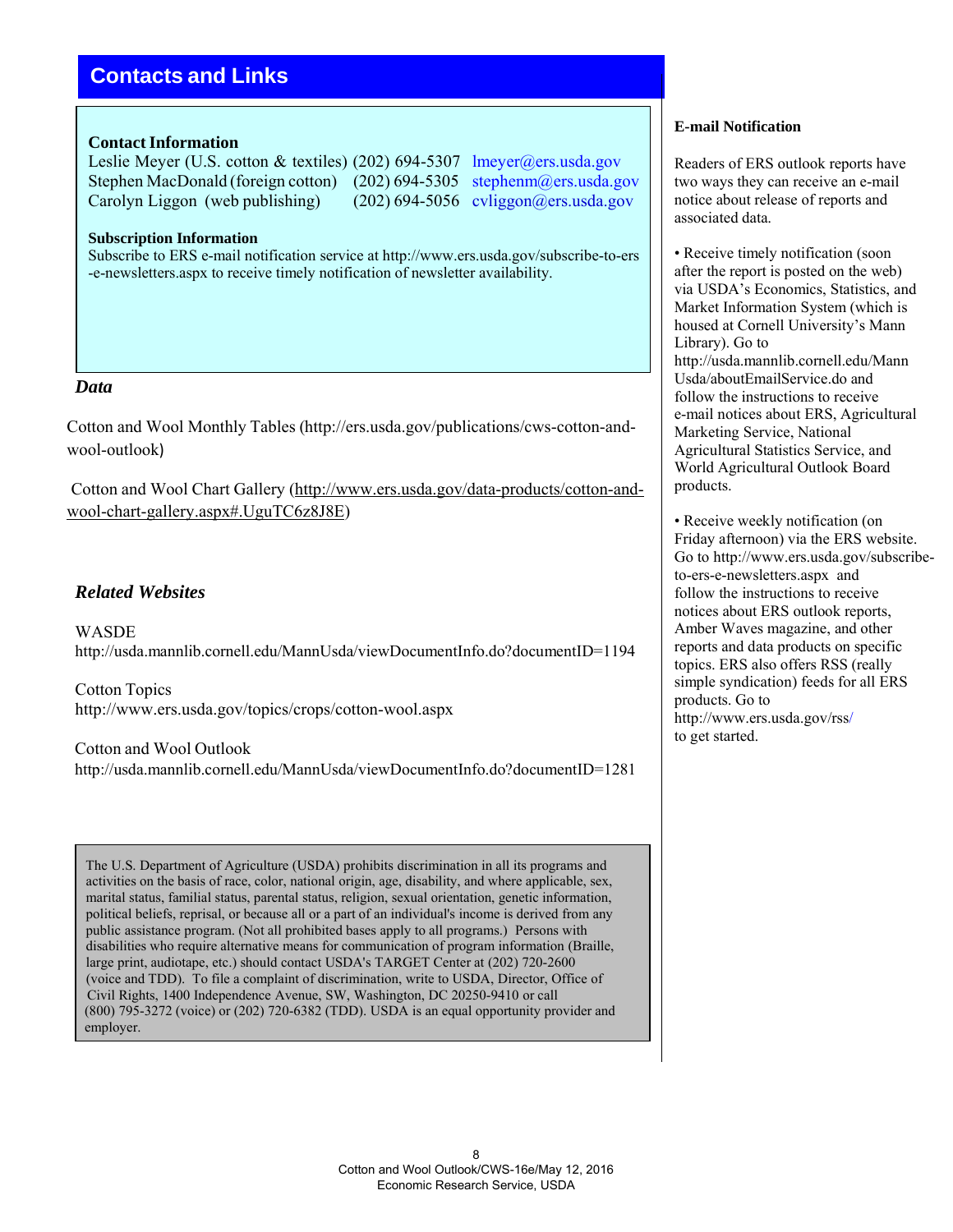|                      |         |        | 2015/16               | 2016/17 |
|----------------------|---------|--------|-----------------------|---------|
| Item                 | 2014/15 | Apr.   | May                   | May     |
|                      |         |        | Million acres         |         |
| Upland:              | 10.845  | 8.422  | 8.422                 | 9.347   |
| Planted              | 9.157   | 7.903  | 7.920                 | 8.588   |
| Harvested            |         |        |                       |         |
|                      |         |        | Pounds                |         |
| Yield/harvested acre | 826     | 756    | 755                   | 792     |
|                      |         |        | Million 480-lb, bales |         |
| Beginning stocks     | 2.225   | 3.441  | 3.441                 | 3.830   |
| Production           | 15.753  | 12.44  | 12.455                | 14.165  |
| Total supply 1/      | 17.987  | 15.918 | 15.933                | 18.005  |
| Mill use             | 3.550   | 3.575  | 3.575                 | 3.575   |
| Exports              | 10.836  | 9.025  | 8.500                 | 9.950   |
| Total use            | 14.386  | 12.600 | 12.075                | 13.525  |
| Ending stocks 2/     | 3.441   | 3.308  | 3.830                 | 4.470   |
|                      |         |        | Percent               |         |
| Stocks-to-use ratio  | 23.9    | 26.3   | 31.7                  | 33.0    |
|                      |         |        | 1,000 acres           |         |
| Extra-long staple:   |         |        |                       |         |
| Planted              | 192.4   | 158.5  | 158.5                 | 215.0   |
| Harvested            | 189.8   | 154.9  | 154.9                 | 212.0   |
|                      |         |        | Pounds                |         |
| Yield/harvested acre | 1,432   | 1,332  | 1,342                 | 1,438   |
|                      |         |        | 1,000 480-lb. bales   |         |
| Beginning stocks     | 125     | 259    | 259                   | 170     |
| Production           | 566     | 430    | 433                   | 635     |
| Total supply 1/      | 694     | 692    | 695                   | 805     |
| Mill use             | 25      | 25     | 25                    | 25      |
| Exports              | 410     | 475    | 500                   | 550     |
| Total use            | 435     | 500    | 525                   | 575     |
| Ending stocks 2/     | 259     | 192    | 170                   | 230     |
|                      |         |        | Percent               |         |
| Stocks-to-use ratio  | 59.5    | 38.4   | 32.4                  | 40.0    |

Table 1--U.S. cotton supply and use estimates

1/ Includes imports. 2/ Includes unaccounted.

Source: USDA, World Agricultural Outlook Board.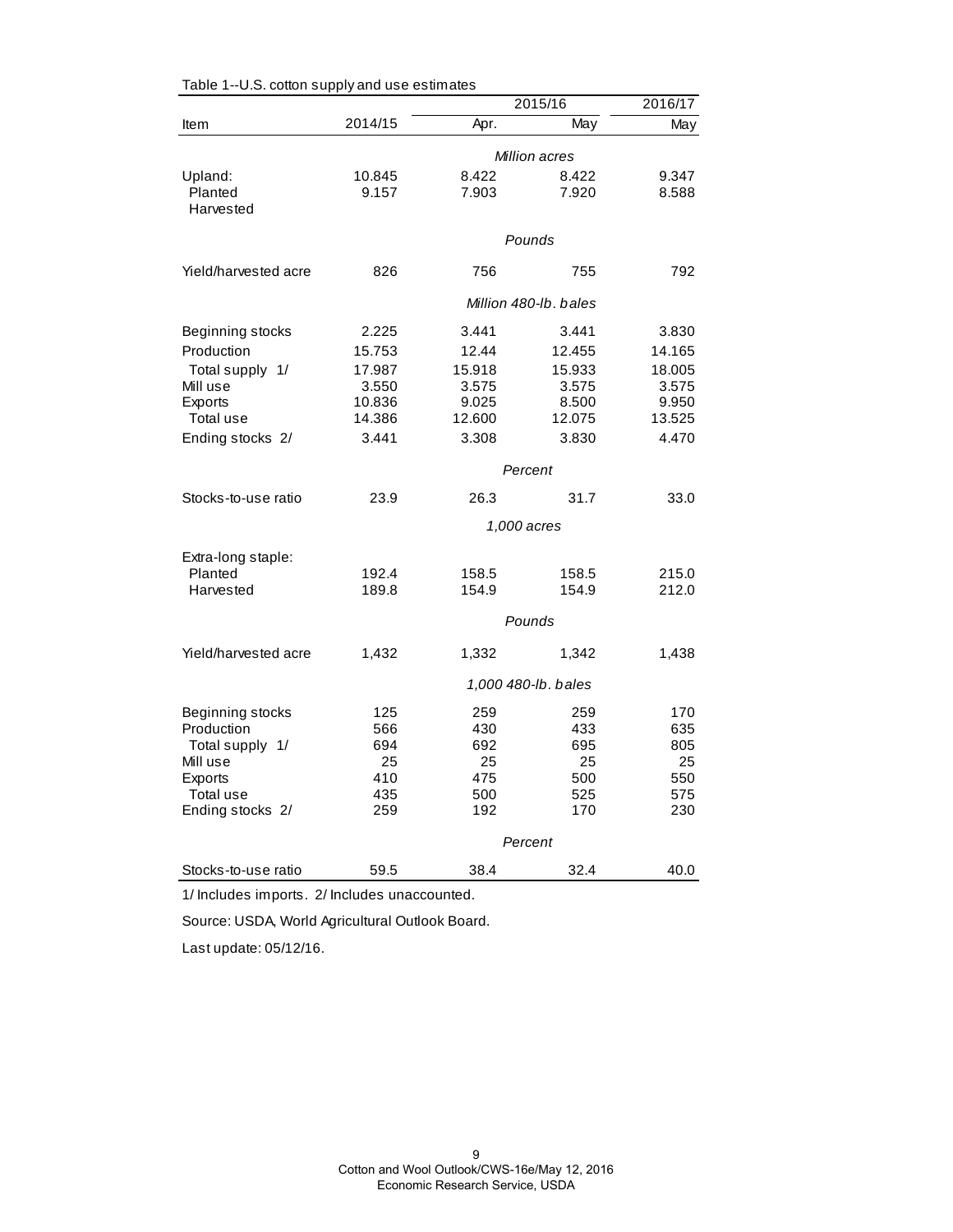|                      |         |        | 2015/16               | 2016/17 |
|----------------------|---------|--------|-----------------------|---------|
| Item                 | 2014/15 | Apr.   | $\overline{May}$      | May     |
|                      |         |        | Million 480-lb, bales |         |
| Supply:              |         |        |                       |         |
| Beginning stocks--   |         |        |                       |         |
| World                | 103.23  | 111.88 | 112.45                | 102.84  |
| Foreign              | 100.88  | 108.18 | 108.75                | 98.84   |
| Production--         |         |        |                       |         |
| World                | 119.07  | 99.80  | 99.55                 | 104.36  |
| Foreign              | 102.75  | 86.93  | 86.66                 | 89.56   |
| Imports--            |         |        |                       |         |
| World                | 35.73   | 34.89  | 33.98                 | 33.10   |
| Foreign              | 35.72   | 34.85  | 33.94                 | 33.09   |
| Use:                 |         |        |                       |         |
| Mill use--           |         |        |                       |         |
| World                | 110.12  | 109.59 | 109.03                | 110.78  |
| Foreign              | 106.55  | 105.99 | 105.43                | 107.18  |
| Exports--            |         |        |                       |         |
| World                | 35.35   | 34.84  | 34.17                 | 33.11   |
| Foreign              | 24.11   | 25.34  | 25.17                 | 22.61   |
| Ending stocks--      |         |        |                       |         |
| World                | 112.45  | 102.22 | 102.84                | 96.48   |
| Foreign              | 108.75  | 98.72  | 98.84                 | 91.78   |
|                      |         |        | Percent               |         |
| Stocks-to-use ratio: |         |        |                       |         |
| World                | 102.1   | 93.3   | 94.3                  | 87.1    |
| Foreign              | 102.1   | 93.1   | 93.7                  | 85.6    |

Table 2--World cotton supply and use estimates

Source: USDA, World Agricultural Outlook Board.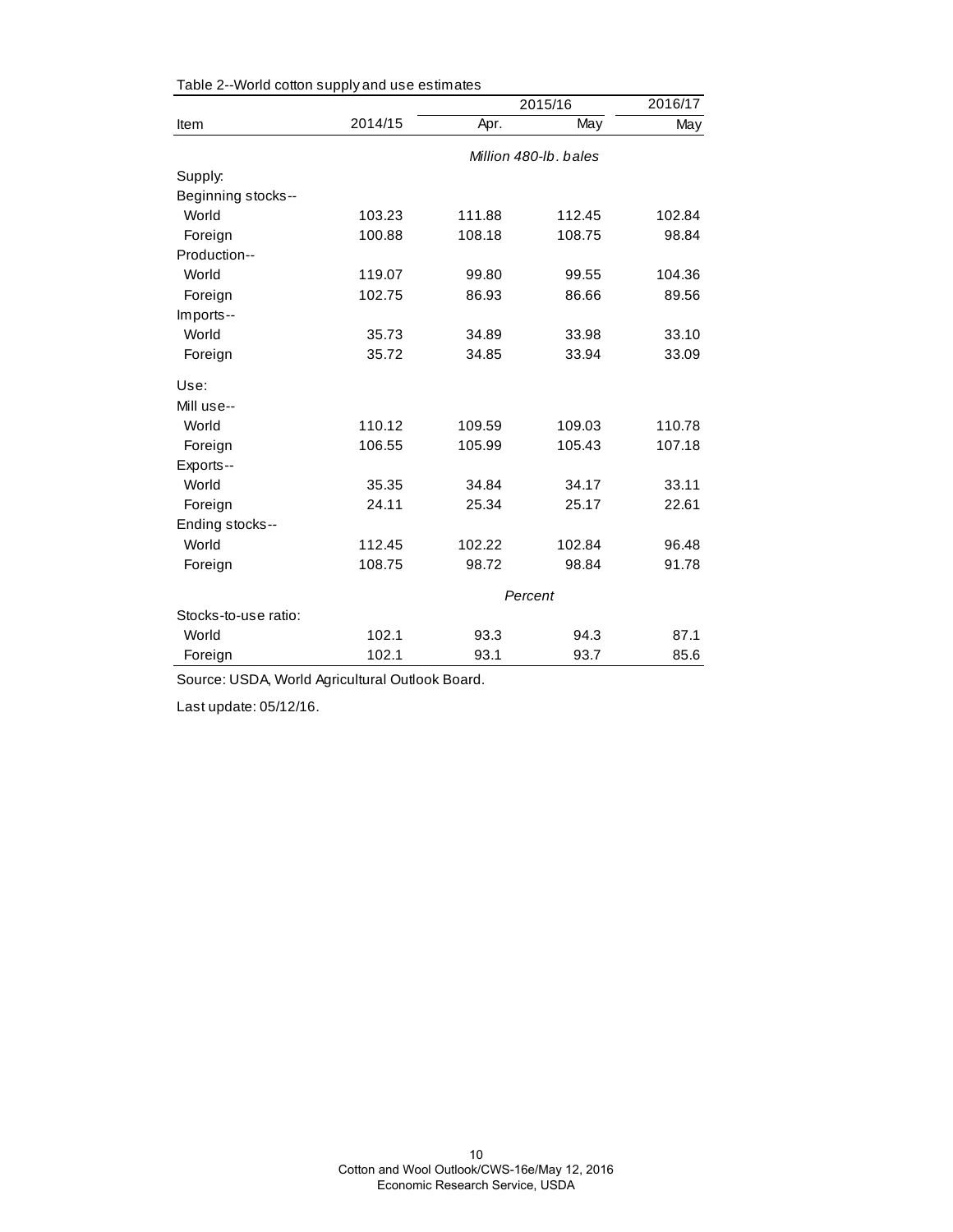| rapic J--O.J. liber suppry | Jan.      | Feb.                | Mar.      | Mar.      |
|----------------------------|-----------|---------------------|-----------|-----------|
| Item                       | 2016      | 2016                | 2016      | 2015      |
|                            |           | 1,000 480-lb. bales |           |           |
| Cotton:                    |           |                     |           |           |
| Stocks, beginning          | 11,132    | 11,313              | 10,472    | 11,705    |
| Ginnings                   | 1,193     | 313                 | 0         | 0         |
| Imports since August 1     | 8.2       | 22.9                | 29.4      | 6.4       |
|                            |           | Million pounds      |           |           |
| Manmade:                   |           |                     |           |           |
| Production                 | 535.1     | 506.1               | 541.1     | 532.5     |
| Noncellulosic              | 535.1     | 506.1               | 541.1     | 532.5     |
| Cellulosic                 | <b>NA</b> | <b>NA</b>           | <b>NA</b> | <b>NA</b> |
| Total since January 1      | 535.1     | 1,041.2             | 1,582.3   | 1,571.0   |
|                            |           |                     |           |           |
|                            | Dec.      | Jan.                | Feb.      | Feb.      |
|                            | 2015      | 2016                | 2016      | 2015      |
|                            |           | Million pounds      |           |           |
| Raw fiber imports:         | 184.7     | 192.8               | 181.5     | 154.4     |
| Noncellulosic              | 169.5     | 176.7               | 164.8     | 143.0     |
| Cellulosic                 | 15.2      | 16.1                | 16.7      | 11.4      |
| Total since January 1      | 2,319.7   | 192.8               | 374.3     | 339.2     |
|                            |           | 1,000 pounds        |           |           |
| Wool and mohair:           |           |                     |           |           |
| Raw wool imports, clean    | 662.1     | 564.6               | 321.8     | 800.1     |
| 48s-and-finer              | 353.8     | 315.5               | 250.5     | 542.2     |
| Not-finer-than-46s         | 308.3     | 249.1               | 71.4      | 257.9     |
| Total since January 1      | 7,232.6   | 564.6               | 886.4     | 1,304.8   |
| Wool top imports           | 181.4     | 257.9               | 173.6     | 294.0     |
| Total since January 1      | 3,602.6   | 257.9               | 431.5     | 597.9     |
| Mohair imports, clean      | 0.0       | 0.0                 | 0.0       | 0.0       |
| Total since January 1      | 0.0       | 0.0                 | 0.0       | 0.0       |

Table 3--U.S. fiber supply

NA = Not available.

Sources: USDA, National Agricultural Statistics Service; U.S. Dept. of Commerce, U.S. Census Bureau; and *Fiber Organon* .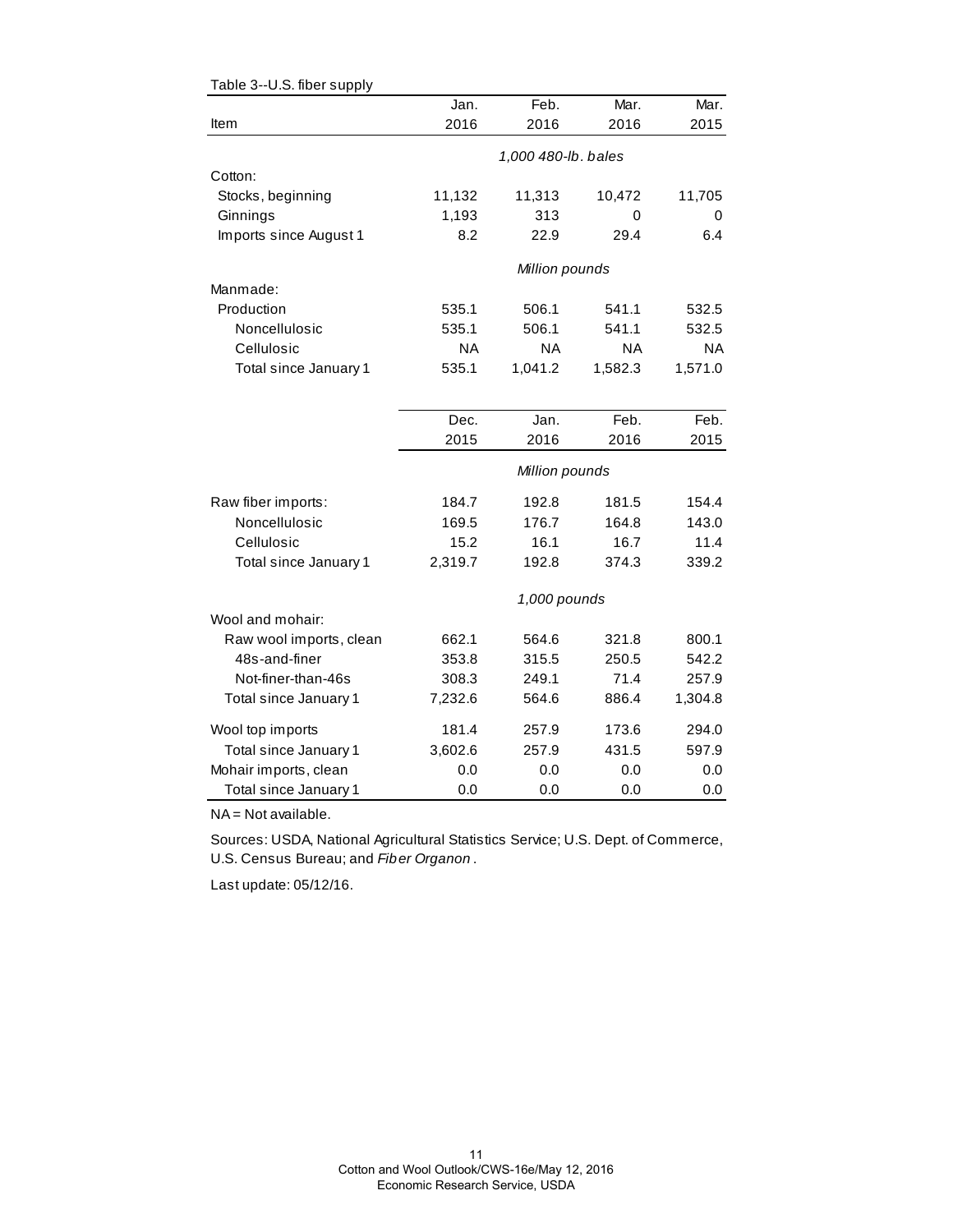|                             | Jan.           | Feb.                | Mar.  | Mar.  |  |  |
|-----------------------------|----------------|---------------------|-------|-------|--|--|
| Item                        | 2016           | 2016                | 2016  | 2015  |  |  |
|                             |                |                     |       |       |  |  |
| Cotton:                     |                | 1,000 480-lb. bales |       |       |  |  |
| All consumed by mills 1/    | 276            | 289                 | 293   | 314   |  |  |
| Total since August 1        | 1,716          | 2,005               | 2,298 | 2,330 |  |  |
| Daily rate                  | 13.1           | 13.8                | 12.7  | 14.3  |  |  |
| Upland consumed by mills 1/ | 274            | 286                 | 291   | 312   |  |  |
| Total since August 1        | 1,704          | 1,990               | 2,281 | 2,312 |  |  |
| Daily rate                  | 13.0           | 13.6                | 12.6  | 14.2  |  |  |
| <b>Upland exports</b>       | 704            | 803                 | 1,053 | 1,484 |  |  |
| Total since August 1        | 3,049          | 3,852               | 4,905 | 6,302 |  |  |
| Sales for next season       | 120            | 78                  | 181   | 156   |  |  |
| Total since August 1        | 884            | 962                 | 1,143 | 944   |  |  |
| Extra-long staple exports   | 38.7           | 77.8                | 49.9  | 59.3  |  |  |
| Total since August 1        | 207.8          | 285.6               | 335.5 | 196.7 |  |  |
| Sales for next season       | 0.0            | 0.0                 | 0.9   | 0.0   |  |  |
| Total since August 1        | 0.0            | 0.0                 | 0.9   | 0.0   |  |  |
|                             | Dec.           | Jan.                | Feb.  | Feb.  |  |  |
|                             | 2015           | 2016                | 2016  | 2015  |  |  |
|                             | Million pounds |                     |       |       |  |  |
| Manmade:                    |                |                     |       |       |  |  |
| Raw fiber exports           | 43.8           | 44.5                | 45.0  | 48.4  |  |  |
| Noncellulosic               | 43.5           | 44.1                | 44.6  | 47.9  |  |  |
| Cellulosic                  | 0.3            | 0.4                 | 0.4   | 0.5   |  |  |
| Total since January 1       | 576.4          | 44.5                | 89.5  | 96.9  |  |  |
|                             | 1,000 pounds   |                     |       |       |  |  |
| Wool and mohair:            |                |                     |       |       |  |  |
| Raw wool exports, clean     | 460.6          | 303.5               | 225.0 | 530.3 |  |  |
| Total since January 1       | 7,847.3        | 303.5               | 528.5 | 649.6 |  |  |
| Wool top exports            | 67.9           | 114.7               | 76.7  | 4.2   |  |  |
| Total since January 1       | 556.3          | 114.7               | 191.5 | 6.2   |  |  |
| Mohair exports, clean       | 111.1          | 28.8                | 40.7  | 38.4  |  |  |
| Total since January 1       | 1,192.4        | 28.8                | 69.5  | 404.8 |  |  |

Table 4--U.S. fiber demand

1/ Estimated by USDA.

Sources: USDA, Farm Service Agency; USDA, Foreign Agricultural Service, U.S. Export Sales; U.S. Dept. of Commerce, U.S. Census Bureau; and *Fiber Organon.*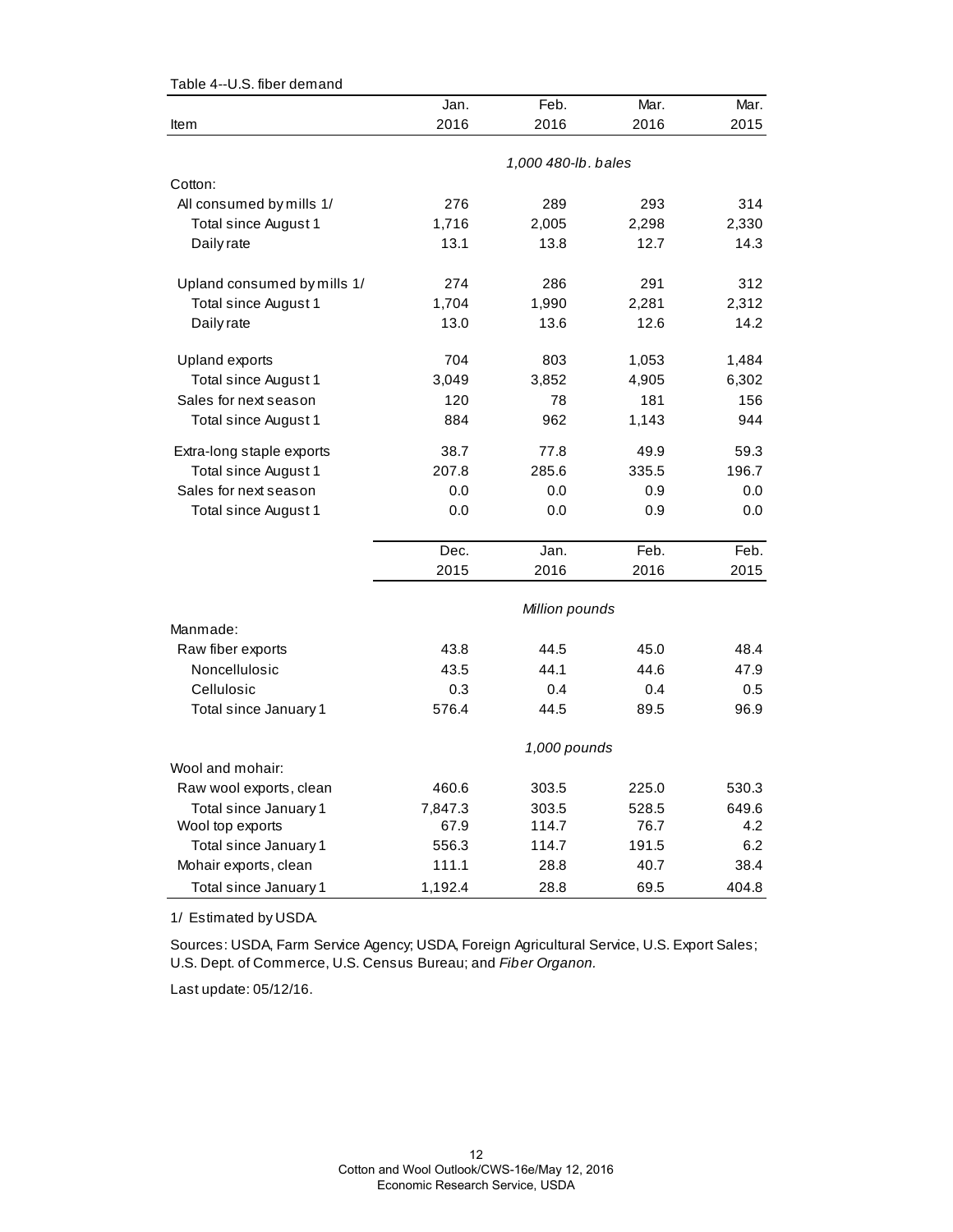|                            | Feb.      | Mar.              | Apr.      | Apr.   |
|----------------------------|-----------|-------------------|-----------|--------|
| Item                       | 2016      | 2016              | 2016      | 2015   |
|                            |           |                   |           |        |
|                            |           | Cents per pound   |           |        |
| Domestic cotton prices:    |           |                   |           |        |
| Adjusted world price       | 45.32     | 44.23             | 49.51     | 49.99  |
| Upland spot 41-34          | 58.06     | 55.96             | 59.65     | 63.08  |
| Pima spot 02-46            | 129.50    | 128.95            | 125.50    | 152.24 |
| Average price received by  |           |                   |           |        |
| upland producers           | 57.20     | 55.20             | <b>NA</b> | 62.60  |
| Far Eastern cotton quotes: |           |                   |           |        |
| A Index                    | 66.59     | 65.45             | 69.94     | 71.62  |
| Memphis/Eastern            | 71.19     | 69.25             | 74.06     | 74.85  |
| Memphis/Orleans/Texas      | 68.88     | 66.80             | 71.31     | 74.20  |
| California/Arizona         | 72.13     | 70.05             | 74.81     | 77.80  |
|                            |           | Dollars per pound |           |        |
| Wool prices (clean):       |           |                   |           |        |
| <b>U.S. 58s</b>            | <b>NQ</b> | 3.04              | 3.05      | 2.97   |
| Australian 58s 1/          | 3.61      | 3.78              | 4.06      | 3.67   |
| <b>U.S. 60s</b>            | <b>NQ</b> | 3.35              | 3.27      | 2.90   |
| Australian 60s 1/          | <b>NQ</b> | <b>NQ</b>         | NQ.       | 3.97   |
| <b>U.S. 64s</b>            | NQ.       | 3.79              | 3.99      | 3.38   |
| Australian 64s 1/          | 4.65      | 4.72              | 4.89      | 4.34   |

### Table 5--U.S. and world fiber prices

NA = Not available. NQ = No quote.

1/ In bond, Charleston, SC.

Sources: USDA, *Cotton Price Statistics* ; Cotlook Ltd., *Cotton Outlook;* and trade reports.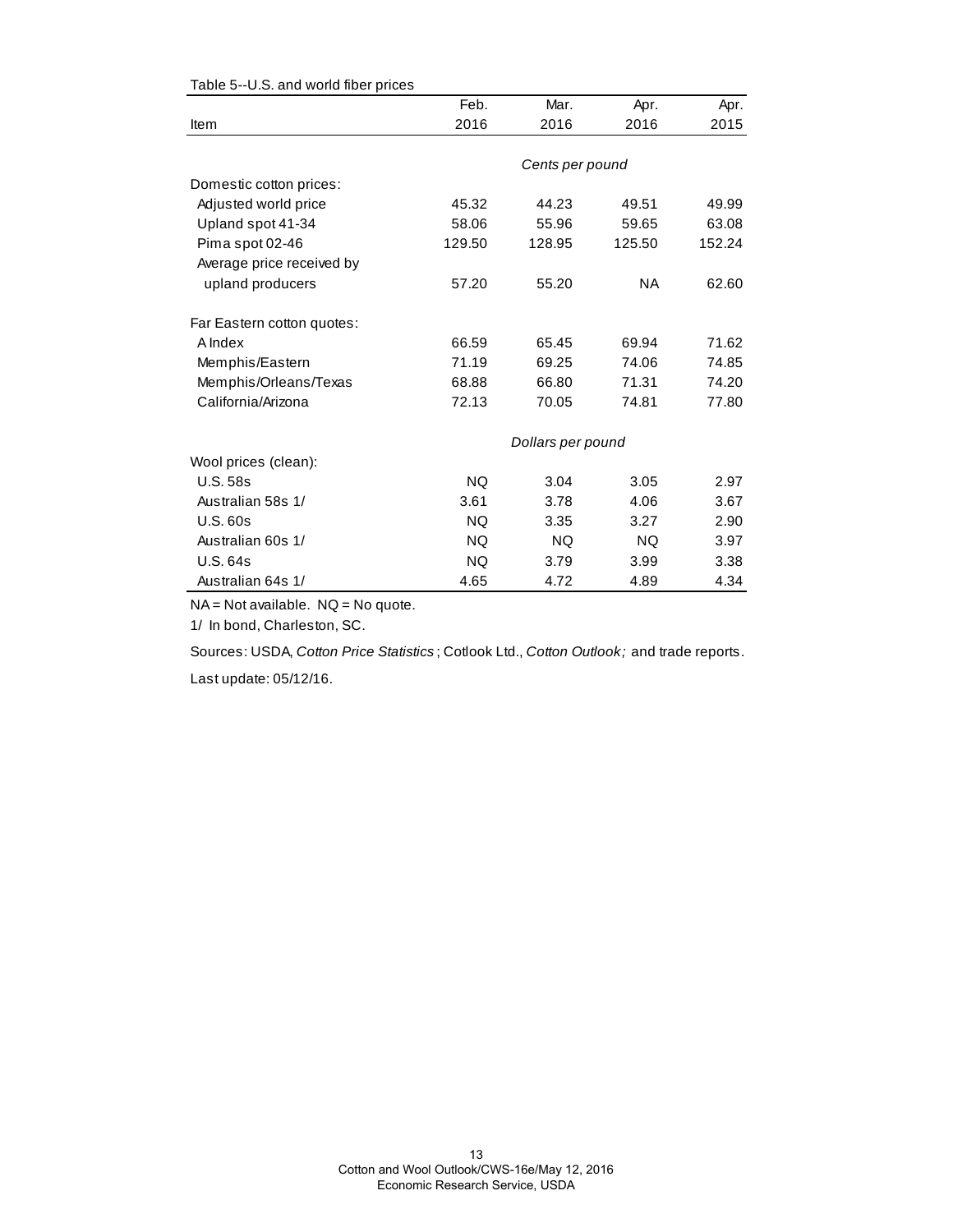|                           | Jan.      | Feb.            | Mar.      | Mar.      |
|---------------------------|-----------|-----------------|-----------|-----------|
| Item                      | 2016      | 2016            | 2016      | 2015      |
|                           |           | 1,000 pounds 1/ |           |           |
| Yarn, thread, and fabric: | 270,140   | 271,075         | 252,439   | 307,109   |
| Cotton                    | 55,585    | 55,986          | 48,400    | 65,041    |
| Linen                     | 24,134    | 22,293          | 25,572    | 23,874    |
| Wool                      | 3,730     | 3,919           | 3,713     | 4,439     |
| Silk                      | 756       | 841             | 566       | 500       |
| Manmade                   | 185,934   | 188,036         | 174,188   | 213,255   |
| Apparel:                  | 925,463   | 991,057         | 750,185   | 947,692   |
| Cotton                    | 482,381   | 527,549         | 411,961   | 513,418   |
| Linen                     | 9,645     | 11,544          | 8,442     | 10,822    |
| Wool                      | 21,460    | 22,473          | 15,688    | 19,771    |
| Silk                      | 9,445     | 10,516          | 7,458     | 11,429    |
| Manmade                   | 402,532   | 418,976         | 306,636   | 392,252   |
| Home furnishings:         | 237,725   | 241,236         | 197,019   | 257,834   |
| Cotton                    | 130,465   | 136,277         | 125,871   | 149,227   |
| Linen                     | 1,134     | 1,106           | 858       | 1,138     |
| Wool                      | 483       | 437             | 374       | 336       |
| Silk                      | 162       | 157             | 114       | 141       |
| Manmade                   | 105,481   | 103,258         | 69,802    | 106,992   |
| Floor coverings:          | 78,395    | 81,151          | 81,221    | 81,154    |
| Cotton                    | 9,328     | 9,762           | 11,312    | 10,592    |
| Linen                     | 24,429    | 26,216          | 26,606    | 22,391    |
| Wool                      | 9,859     | 10,245          | 11,459    | 10,778    |
| Silk                      | 2,541     | 2,611           | 3,292     | 2,905     |
| Manmade                   | 32,239    | 32,317          | 28,553    | 34,488    |
| Total imports: 2/         | 1,512,012 | 1,584,853       | 1,281,152 | 1,594,252 |
| Cotton                    | 677,922   | 729,794         | 597,718   | 738,577   |
| Linen                     | 59,342    | 61,158          | 61,478    | 58,226    |
| Wool                      | 35,534    | 37,081          | 31,242    | 35,332    |
| Silk                      | 12,904    | 14,126          | 11,430    | 14,975    |
| Manmade                   | 726,310   | 742,693         | 579,284   | 747,141   |

Table 6--U.S. textile imports, by fiber

1/ Raw-fiber equivalent. 2/ Includes headgear.

Sources: USDA, Economic Research Service; and U.S. Dept. of Commerce, U.S. Census Bureau.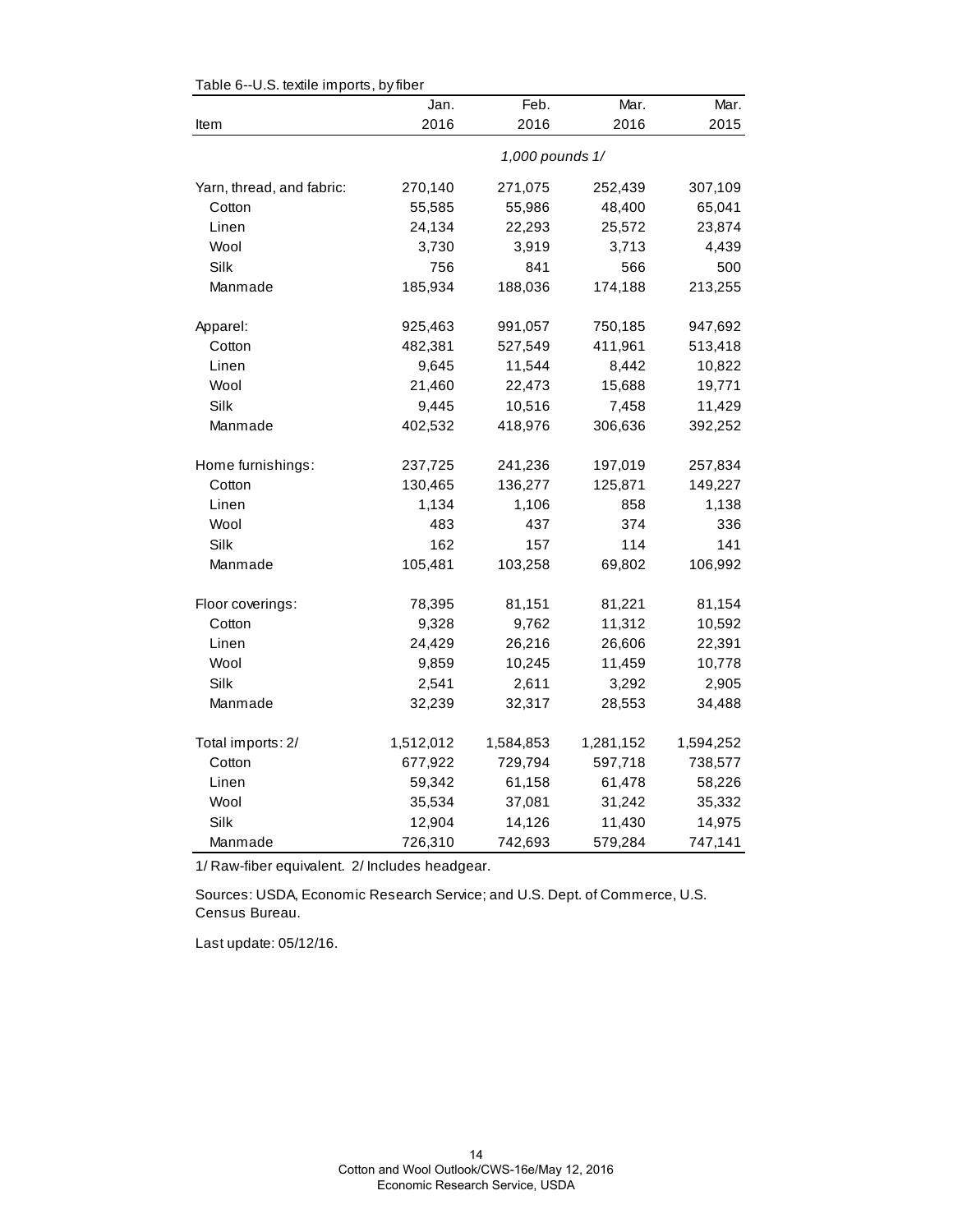|                           | Jan.    | Feb.            | Mar.    | Mar.    |
|---------------------------|---------|-----------------|---------|---------|
| Item                      | 2016    | 2016            | 2016    | 2015    |
|                           |         | 1,000 pounds 1/ |         |         |
| Yarn, thread, and fabric: | 231,363 | 239,520         | 244,435 | 265,654 |
| Cotton                    | 125,792 | 128,906         | 130,610 | 142,451 |
| Linen                     | 5,631   | 6,392           | 6,687   | 6,578   |
| Wool                      | 2,910   | 2,772           | 2,692   | 3,459   |
| Silk                      | 936     | 1,099           | 1,205   | 1,136   |
| Manmade                   | 96,094  | 100,350         | 103,241 | 112,031 |
| Apparel:                  | 20,091  | 21,564          | 24,961  | 28,461  |
| Cotton                    | 8,870   | 9,544           | 10,893  | 13,072  |
| Linen                     | 397     | 350             | 386     | 810     |
| Wool                      | 1,198   | 1,467           | 1,914   | 1,538   |
| Silk                      | 1,000   | 1,022           | 1,348   | 952     |
| Manmade                   | 8,627   | 9,182           | 10,421  | 12,089  |
| Home furnishings:         | 2,455   | 2,892           | 3,507   | 4,833   |
| Cotton                    | 1,182   | 1,403           | 1,674   | 2,506   |
| Linen                     | 124     | 145             | 202     | 259     |
| Wool                      | 49      | 51              | 64      | 88      |
| Silk                      | 66      | 98              | 139     | 77      |
| Manmade                   | 1,034   | 1,194           | 1,428   | 1,904   |
| Floor coverings:          | 23,192  | 23,459          | 26,348  | 30,982  |
| Cotton                    | 1,956   | 1,934           | 2,112   | 2,402   |
| Linen                     | 1,018   | 992             | 1,115   | 1,366   |
| Wool                      | 1,260   | 1,091           | 1,366   | 1,978   |
| Silk                      | 15      | 49              | 47      | 58      |
| Manmade                   | 18,944  | 19,392          | 21,708  | 25,177  |
| Total exports: 2/         | 277,151 | 287,499         | 299,312 | 330,004 |
| Cotton                    | 137,833 | 141,831         | 145,315 | 160,478 |
| Linen                     | 7,170   | 7,879           | 8,391   | 9,012   |
| Wool                      | 5,418   | 5,383           | 6,039   | 7,064   |
| Silk                      | 2,017   | 2,270           | 2,739   | 2,224   |
| Manmade                   | 124,713 | 130,137         | 136,828 | 151,226 |

Table 7--U.S. textile exports, by fiber

1/ Raw-fiber equivalent. 2/ Includes headgear.

Census Bureau. Sources: USDA, Economic Research Service; U.S. Dept. of Commerce, U.S.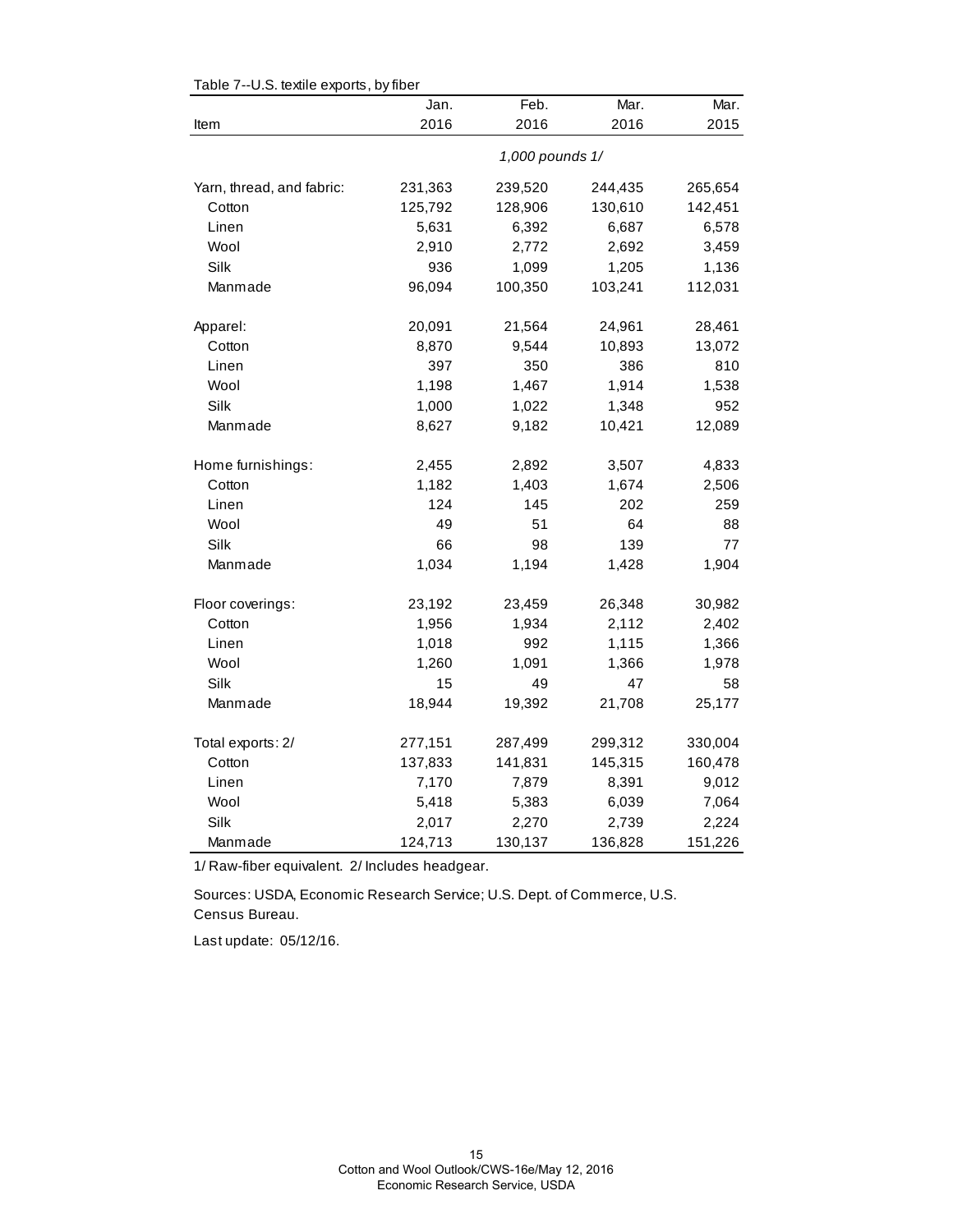| rable o--0.0. Collori lexille limports, by origin |         |                 |         |         |
|---------------------------------------------------|---------|-----------------|---------|---------|
|                                                   | Jan.    | Feb.            | Mar.    | Mar.    |
| Region/country                                    | 2016    | 2016            | 2016    | 2015    |
|                                                   |         | 1,000 pounds 1/ |         |         |
| North America                                     | 108,107 | 145,060         | 131,439 | 153,178 |
| Canada                                            | 2,873   | 3,072           | 3,103   | 3,234   |
| Dominican Republic                                | 6,257   | 10,573          | 8,653   | 9,336   |
| El Salvador                                       | 14,151  | 17,670          | 18,184  | 20,393  |
| Guatemala                                         | 7,842   | 7,634           | 7,542   | 7,670   |
| Haiti                                             | 9,051   | 15,549          | 12,057  | 14,680  |
| Honduras                                          | 19,331  | 31,002          | 27,116  | 33,479  |
| Mexico                                            | 34,670  | 39,559          | 37,814  | 44,262  |
| Nicaragua                                         | 13,918  | 19,973          | 16,896  | 20,105  |
| South America                                     | 3,923   | 4,073           | 4,174   | 4,044   |
| Colombia                                          | 1,589   | 1,618           | 1,720   | 1,572   |
| Peru                                              | 2,005   | 2,288           | 2,201   | 2,267   |
| Europe                                            | 12,078  | 13,541          | 13,910  | 13,505  |
| Germany                                           | 666     | 880             | 1,175   | 1,255   |
| Italy                                             | 1,564   | 1,684           | 1,627   | 1,934   |
| Portugal                                          | 1,302   | 1,376           | 1,314   | 1,439   |
| Turkey                                            | 5,802   | 6,846           | 6,747   | 6,160   |
| Asia                                              | 539,745 | 555,187         | 435,036 | 554,041 |
| <b>Bahrain</b>                                    | 1,761   | 2,497           | 2,544   | 1,892   |
| Bangladesh                                        | 57,770  | 55,205          | 53,549  | 53,646  |
| Cambodia                                          | 13,745  | 16,690          | 13,543  | 18,012  |
| China                                             | 224,428 | 232,964         | 122,629 | 208,807 |
| Hong Kong                                         | 1,415   | 1,439           | 540     | 751     |
| India                                             | 70,220  | 75,548          | 81,615  | 82,891  |
| Indonesia                                         | 23,740  | 25,442          | 22,498  | 26,755  |
| <b>Israel</b>                                     | 696     | 493             | 773     | 598     |
| Japan                                             | 1,186   | 1,156           | 1,472   | 1,561   |
| Jordan                                            | 3,941   | 3,399           | 4,510   | 5,462   |
| Malaysia                                          | 2,367   | 3,059           | 2,123   | 3,568   |
| Pakistan                                          | 56,968  | 55,664          | 61,059  | 61,477  |
| Philippines                                       | 3,131   | 2,927           | 3,843   | 4,552   |
| South Korea                                       | 5,698   | 4,658           | 5,274   | 6,840   |
| Sri Lanka                                         | 8,039   | 8,268           | 8,130   | 9,666   |
| Taiwan                                            | 2,029   | 1,832           | 1,617   | 2,913   |
| Thailand                                          | 4,421   | 5,568           | 4,573   | 6,074   |
| Vietnam                                           | 57,388  | 57,217          | 43,760  | 57,384  |
| Oceania                                           | 29      | 18              | 36      | 69      |
| Africa                                            | 14,039  | 11,916          | 13,123  | 13,740  |
| Egypt                                             | 7,264   | 5,877           | 6,500   | 7,483   |
| Kenya                                             | 2,520   | 2,182           | 2,509   | 2,503   |
| Lesotho                                           | 2,181   | 1,396           | 1,461   | 1,572   |
| Mauritius                                         | 775     | 1,037           | 972     | 1,153   |
| World 2/                                          | 677,922 | 729,794         | 597,718 | 738,577 |

Table 8--U.S. cotton textile imports, by origin

1/ Raw-fiber equivalent. 2/ Totals may not add due to rounding.

Sources: USDA, Economic Research Service; and U.S. Dept. of Commerce, U.S. Census Bureau.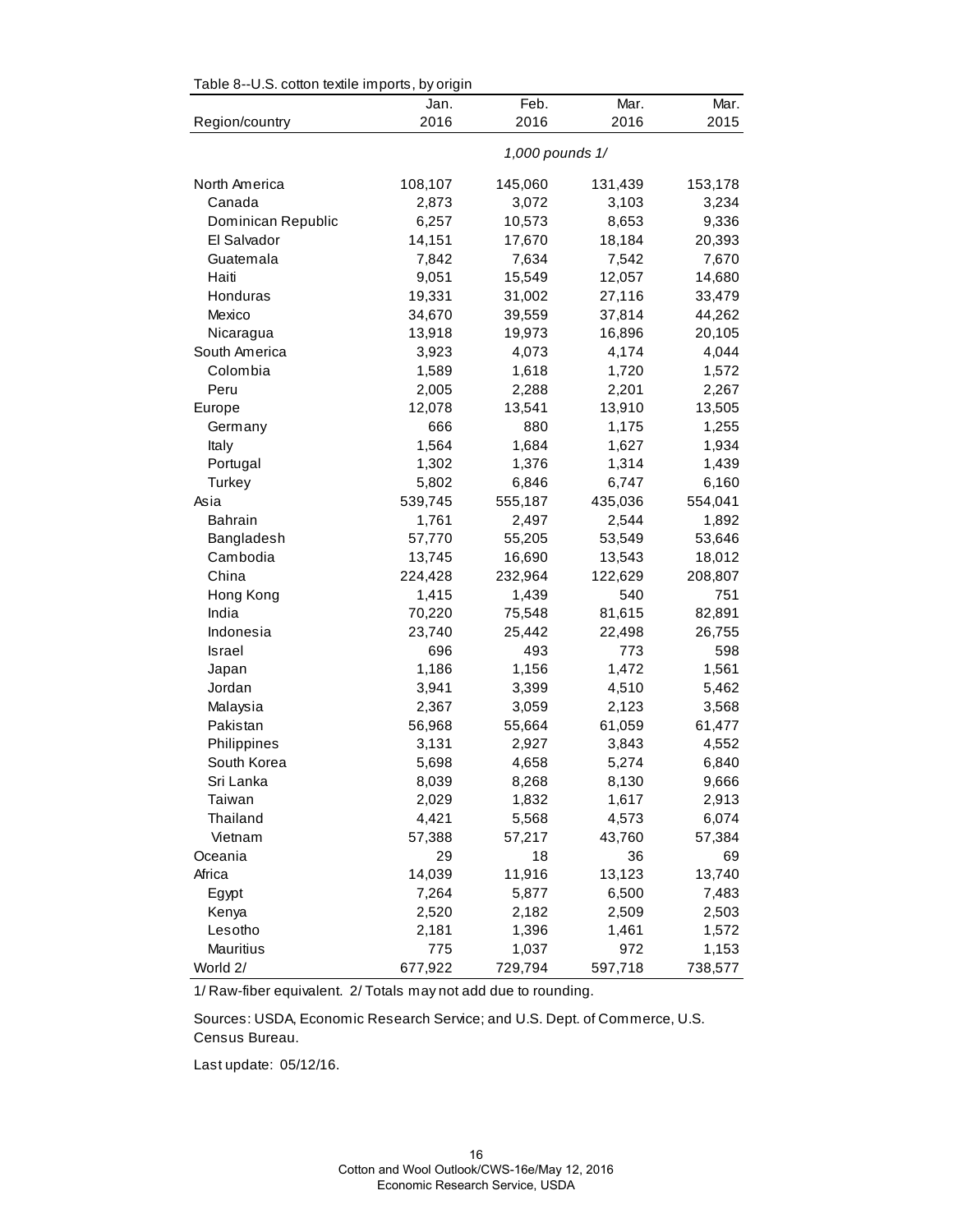| Table 9--U.S. cotton textile exports, by destination |  |  |  |  |  |
|------------------------------------------------------|--|--|--|--|--|
|------------------------------------------------------|--|--|--|--|--|

|                             | Jan.      | Feb.            | Mar.       | Mar.       |
|-----------------------------|-----------|-----------------|------------|------------|
| Region/country              | 2015      | 2016            | 2016       | 2015       |
|                             |           | 1,000 pounds 1/ |            |            |
| North America               | 116,628   | 118,552         | 124,176    | 138,474    |
| <b>Bahamas</b>              | 76        | 166             | 133        | 215        |
| Canada                      | 6,645     | 7,333           | 8,695      | 10,590     |
| Costa Rica                  | 286       | 333             | 360        | 346        |
| Dominican Republic          | 18,740    | 17,729          | 20,446     | 20,823     |
| El Salvador                 | 7,159     | 4,732           | 3,211      | 8,314      |
| Guatemala                   | 2,152     | 2,490           | 3,089      | 3,162      |
| Haiti                       | 754       | 628             | 838        | 761        |
| Honduras                    | 56,897    | 59,225          | 61,116     | 63,380     |
| Mexico                      | 20,953    | 22,727          | 22,418     | 27,766     |
| Nicaragua                   | 2,521     | 2,642           | 3,051      | 2,297      |
| Panama                      | 129       | 196             | 367        | 380        |
| South America               | 4,180     | 4,838           | 5,461      | 5,163      |
| Brazil                      | 169       | 296             | 293        | 274        |
| Chile                       | 190       | 200             | 166        | 362        |
| Colombia                    | 2,881     | 3,197           | 3,624      | 2,402      |
| Peru                        | 688       | 839             | 1,032      | 1,517      |
| Europe                      | 3,264     | 4,016           | 3,648      | 3,653      |
| Belgium                     | 209       | 163             | 336        | 373        |
| France                      | 76        | 116             | 117        | 153        |
| Germany                     | 369       | 342             | 378        | 572        |
| Italy                       | 152       | 160             | 229        | 289        |
| Monaco                      | 1,009     | 1,261           | 1,010      | 108        |
| Netherlands                 | 233       | 332             | 201        | 250        |
| United Kingdom              | 737       | 820             | 875        | 1,171      |
| Asia                        | 11,012    | 11,552          | 9,350      | 11,872     |
| China                       | 7,003     | 7,578           | 5,491      | 7,164      |
| Hong Kong                   | 618       | 389             | 394        | 471        |
| India                       | 191       | 334             | 328        | 169        |
| Israel                      | 151       | 213             | 216        | 83         |
| Japan                       | 701       | 954             | 1,058      | 1,175      |
| Saudi Arabia                | 90        | 46              | 97<br>120  | 134        |
| Singapore                   | 160       | 159             |            | 315        |
| South Korea<br>Taiwan       | 596       | 526<br>150      | 437        | 736        |
| <b>United Arab Emirates</b> | 62<br>546 |                 | 135<br>278 | 88         |
| Vietnam                     | 421       | 567<br>212      | 243        | 483<br>379 |
| Oceania                     | 450       | 431             | 450        | 654        |
| Australia                   | 321       | 362             | 355        | 495        |
| New Zealand                 | 115       | 56              | 68         | 130        |
| Africa                      | 2,299     | 2,443           | 2,231      | 663        |
| Morocco                     | 2,052     | 2,144           | 1,958      | 297        |
| World 2/                    | 137,833   | 141,831         | 145,315    | 160,478    |
|                             |           |                 |            |            |

1/ Raw-fiber equivalent. 2/ Totals may not add due to rounding.

Sources: USDA, Economic Research Service; and U.S. Dept. of Commerce, U.S. Census Bureau.